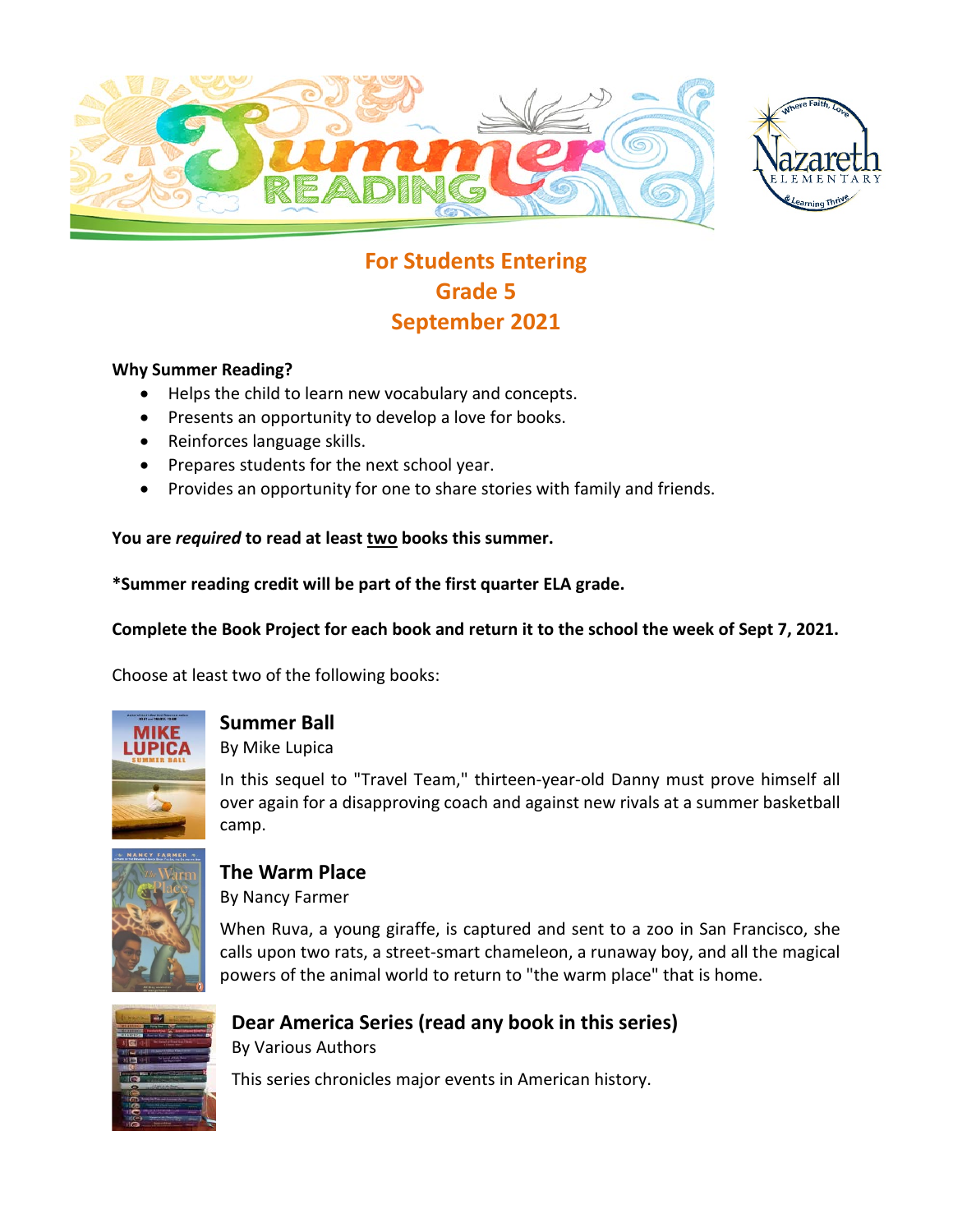

## **The Homework Machine**

By Dan Gutman

Four fifth-grade students - a geek, a class clown, a teacher's pet, and a slacker - as well as their teacher and mothers, each relate events surrounding a computer programmed to complete homework assignments.



## **The Chronicles of Narnia (read any book in this series)**

By C.S. Lewis

Four English school children find their way through the back of a wardrobe into the magic land of Narnia and assist Aslan, the golden lion, to triumph over the White Witch who has cursed the land with eternal winter.



#### **Pippi Longstocking**

By Astrid Lindgren

Escapades of Pippi Longstocking, the strongest girl in the world, who lives with a horse and a monkey - but without any parents - in a villa at the edge of a Swedish village.



### **I Am the Ice Worm**

By Mary Ann Easley

While traveling to visit her mother in the Arctic a California girl learns the meaning of hardship and survival when she is taken in by an Inuit family.



## **The Yellow Star**

By Carmen Agra Deedy

Although in real life it did not happen, this book tells how the King of Denmark wore a Jewish star in World War II to show Hitler that in his country there are only Danes.



## **BUD, NOT BUDDY**

By Christopher Paul Curtis

Ten-year-old Bud, a motherless boy living in Flint, Michigan, during the Great Depression, escapes a bad foster home and sets out in search of the man he believes to be his father--the renowned bandleader, H.E. Calloway of Grand Rapids.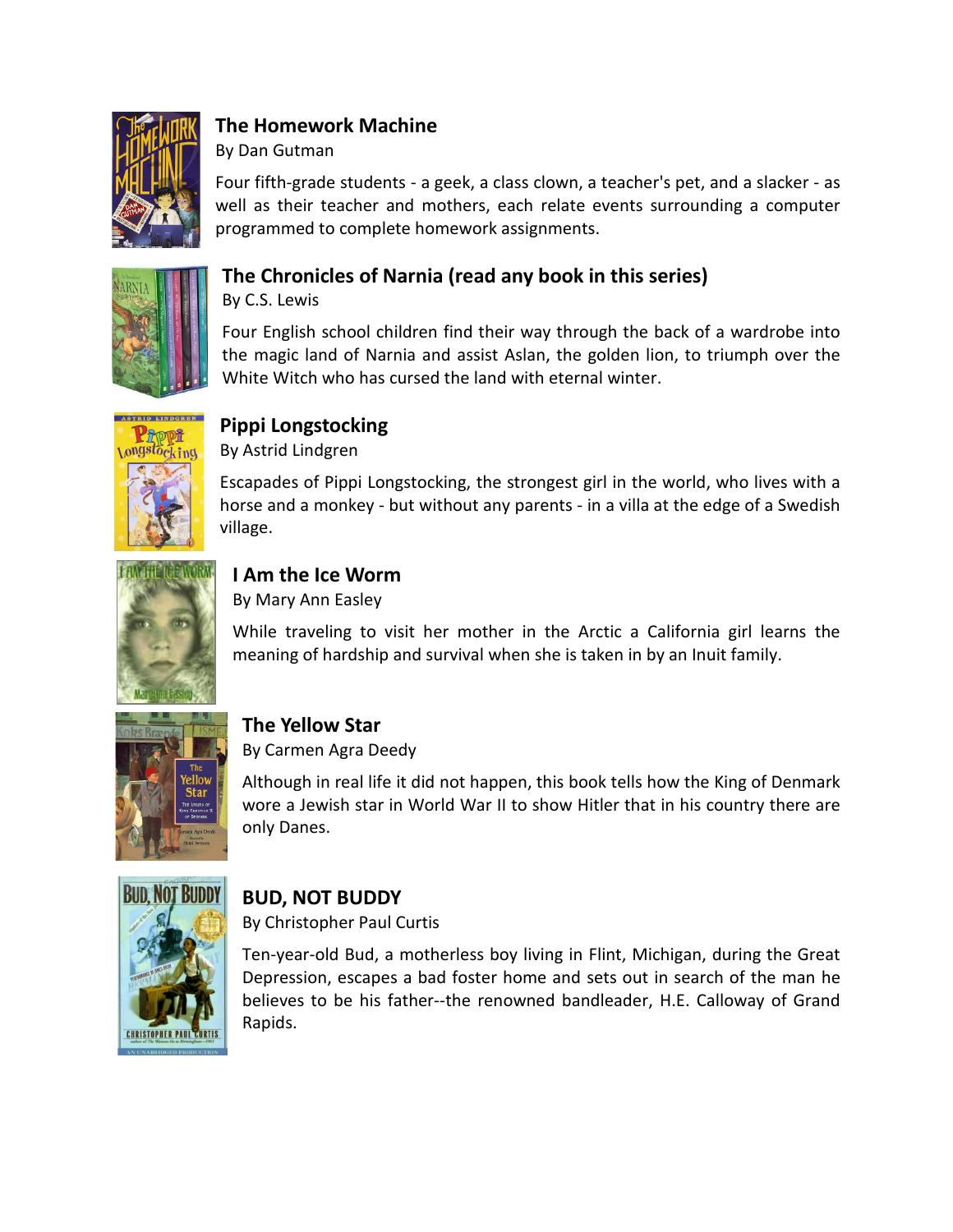

## **Big Nate Series (read any book in this series)**

By Lincoln Peirce



**Baby Sitters Club (read any book in this series)** By Ann M. Martin



#### **DEAR M R. HENSHAW**

By Beverly Cleary

In his letters to his favorite author, ten-year-old Leigh reveals his problems in coping with his parents' divorce, being the new boy in school, and generally finding his own place in the world.

#### **Copies of these books are available at:**

- **EQ** The public library
	- o Some libraries in Monroe County are offering curbside pickup this summer.
	- o You can also access ebooks through the Monroe County Library website found at [https://libraryweb.org/.](https://libraryweb.org/) Click the **Ebooks and More** link to find out how to use your library card to download ebooks right to your electronic device.



**Ebooks & More** 



**E Many bookstores** 

Monroe County Libraries are also offering many resources and virtual programming for kids and families this year. Check out the **Learn & Play** link on the Monroe County Library website for entertainment and educational resources.

Learn & Play